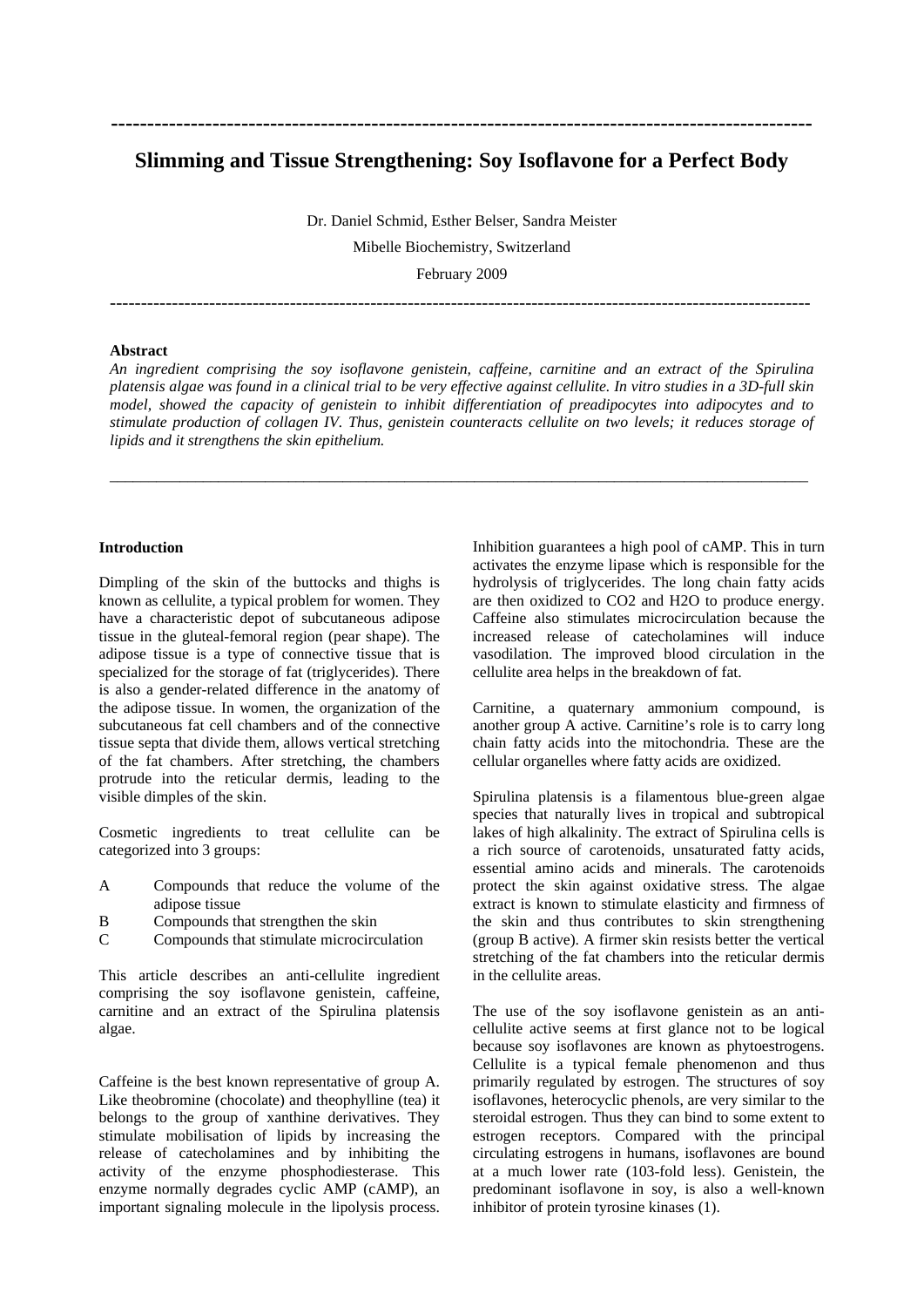Kinases are involved in the signaling process inside cells. In the skin, they are essential components of the signal transduction pathway that is activated by radicals and inflammatory cytokines and leads to the expression of collagen- and elastin-degrading enzymes (2;3). These enzymes, called matrix metalloproteinases, are key players in skin aging. Genistein can block this signaling pathway and as a consequence, radicals and inflammatory cytokines can no longer induce the breakdown of collagen and elastin. In this way, genistein helps to strengthen the skin (group B active).

Several scientific reports show a further physiological activity of genistein. It is an effect that is specifically directed at adipocytes. Genistein was shown to act as a negative regulator of adipogenesis (4;5). Thus, genistein seems to be an efficient anti-cellulite active, belonging to the categories A and B. In the next two chapters, in vitro studies are described that demonstrate the efficacy of genistein to reduce the formation of adipose tissue and to enhance the concentration of collagen in a 3D-full skin model.

# **Inhibtion of the Differentiation of Preadipocytes into Adipocystes**

The mass of the adipose tissue can be controlled either by the recruitment of new adipocytes (adipogenesis) or by the volume of the existing adipocytes (Figure 1).



Figure 1: Differentiation of preadipocytes leads to the formation of new adipocytes

Adipogenesis is the differentiation process of preadipocytes (fibroblast-like) into adipocytes. The conversion is normally regulated by various hormones and is associated with the coordinate induction of key enzymes of the lipid metabolism. In this study, the effect of genistein on adipogenesis was investigated. Human preadipocytes were cultured until the cells reached confluence. Then the medium was replaced by a specific differentiation medium with genistein. The controls were preadipocytes kept in the normal medium (not differentiated control) and preadipocytes cultured in the differentiation medium without genistein. The conversion of preadipocytes into mature adipocytes was analyzed using two methods: 1. Demonstration of accumulation of lipids in large fat droplets (adipocyte-specific phenotype). The lipid droplets were labeled with a fluorescent dye (AdipoRed®). The number of total cells was controlled by Hoechst staining of the cell nuclei. 2. Analysis of adipocyte-specific metabolism by gene array. A chip containing 96 genes related to adipogenesis was used.

Compared to the cells in the differentiation medium without genistein, labeling of the lipid droplets showed that genistein at 25 µM reduced adipogenesis by 31% after 3 days and by 42% after 5 days incubation in the differentiation medium. This strong inhibitory effect is clearly visible in the fluorescence pictures (figure 2).

Figure 2: Fluorescence labelling of lipid droplets (right: differentiation medium with genistein; left: control without genistein)



Also the results of the gene array analysis reflected the efficacy of genistein to inhibit adipogenesis (figure 3).



Figure 3: Effect of genistein on gene expression of preadipocytes in the differentiation medium

Compared to the cells in the differentiation medium without genistein, typical markers for mature adipocytes were reduced whereas markers for preadipocytes were found at a much higher level.

# **Stimulation of Collagen IV in the Basement Membrane**

Most important for the strength of the skin tissue are the collagen proteins. There are at least 14 types of collagens that differ in their structural organization. Collagen IV forms sheet-like networks and is specific for basement membranes. The skin basement membrane is a thin matrix between the epidermis and the dermis and serves as an adherent connection between the two skin layers. The basement membrane is very important for the attachment of the basal keratinocytes and for their proliferation. A natural basement membrane is also formed in 3D-full skin models. This model was used to analyze the effect of genistein on the synthesis of collagen IV. The in vitro skin model was incubated for several days with a medium containing 5  $\mu$ M genistein. The concentration of collagen IV was analyzed with immunofluorescence microscopy using anti-collagen IV